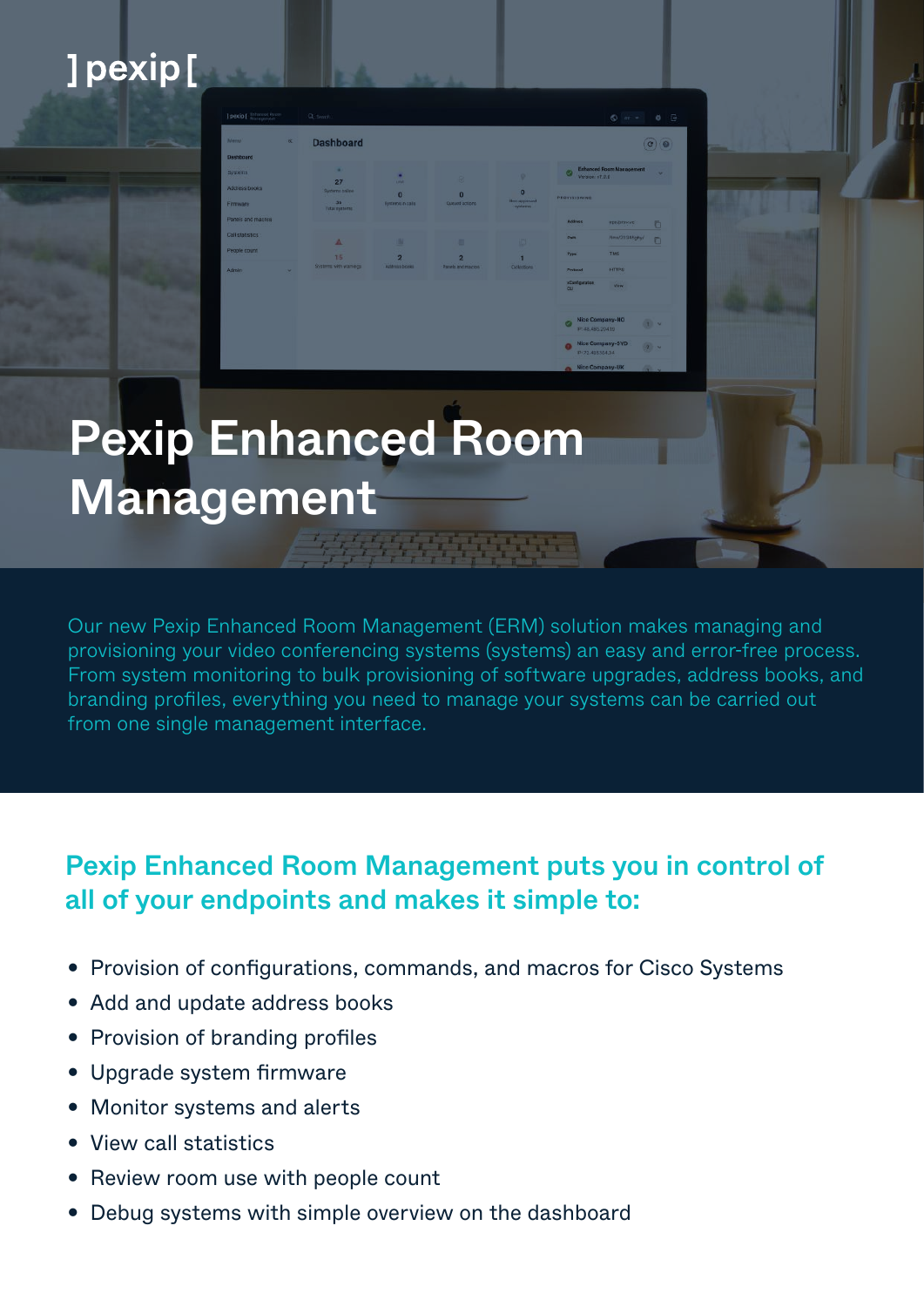#### Video system provisioning

Pexip Enhanced Room Management is a powerful management tool that allows you to create, update, and remove video systems. New video systems can either be manually entered or imported from an excel file.

It enables users to quickly provision new configuration settings to a single system or in bulk across your organization. You can create and distribute powerful macros for room automation and update firmware for any number of systems either immediately or scheduled for a later date.

#### Address Books

Enhanced Room Management supports the provisioning of address books to your video systems and keeps them automatically updated. In addition, you can easily import address books from a file or import them from an existing system. Hierarchical address books with folder structure for entries are also supported. Users can easily find entries in large address books by using the search and filtering functions.

#### Provisioning of Branding Profiles

Quickly provision your branding on all or some of your meeting room displays and touch panels. You can easily change all screens across the organization as frequently as needed, in just a few clicks! Select a specific location or group of rooms to share a more focused message or branding to the meeting participants.

#### Software upgrades

Systems can be upgraded either manually or in bulk. Flexible grouping allows you to perform this in a way that suits your needs. For instance, upgrade a particular model type or all systems in a region. In addition, the scheduling function allows the systems to be upgraded when they are not in use.

Enhanced Room management provides a single dashboard to monitor your systems and view any issues in real-time, which allows for proactive management of your video conferencing system estate. From this interface, you can take advantage of the built-in call control to provide white glove services to support an existing call with the system or troubleshoot a problem on the system.

#### Call statistics

Detailed call statistics provide valuable insights reports showing system usage per hour/day by participant or group.

#### People count

If your systems support people count, statistics can be provided for conference rooms for both online and offline meetings. If the system is a personal device, then the recording of this information can be disabled.